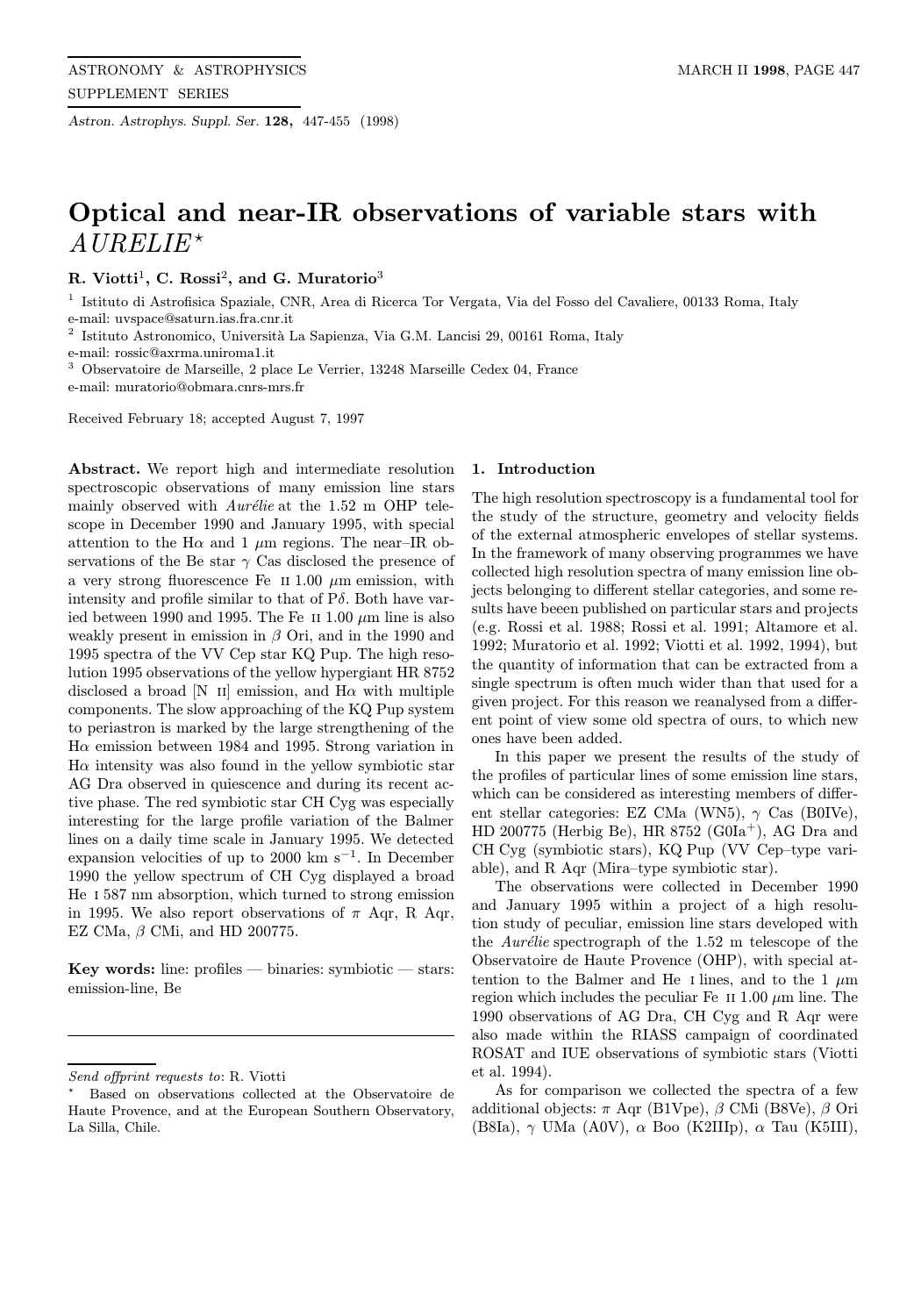$\zeta$  Aur (K4Ib-II), VV Cep (M2Ia),  $\alpha$  Ori (M2Iab), and  $\mu$  Cep (M2Ia), some of which are shown in this paper. For long term monitored stars we compare the  $Aurélie$  observations with previous high resolution spectrograms obtained at ESO CAT–CES.

All the reduced spectrograms and their list are available on request to CR or RV.

#### 2. Observations and data analysis

The target stars were observed with the  $Aurélie$  spectrograph attached to the Coudé focus of the  $OHP$  1.52 m telescope. The receiver was a Thomson TH 7852 double barette photocell. The description and performance of the instrument are given in Gillet et al. (1994). A variety of gratings were used in order to obtain high  $(R = 5-6 10^4)$ , and intermediate resolution  $(R = 5 - 21 10^3)$  spectra.

In December 1990 we did not observe spectroscopic standard stars because of the unfavourable weather conditions, the spectra have been only corrected for the flat field and atmospheric extinction. In the January 1995 observations we used  $\zeta^2$  Cet and 109 Vir for the spectrophotometric calibration; for the derived stellar fluxes we estimate an accuracy of about  $\pm 20\%$ .

In the high resolution spectra we checked the wavelength calibration by measuring the position of the telluric lines. These were particularly useful to improve the precision in near–infrared region (NIR, 994 − 1014 nm), where the comparison spectrum has very few lines. A typical error  $0.5-1$  km s<sup>-1</sup>, was finally obtained for the high resolution, while for the intermediate resolution spectra the accuracy is  $5 - 7$  km s<sup>-1</sup>.

For the present work we paid attention only to hydrogen, helium, and to a few other lines which appeared to be of particular interest for displaying a peculiar variability. The tracings are shown in Figs. 1 to 3, where the wavelengths are normalized to the stellar HRV. The results of the measurements are reported in Table 1 where we give the spectral resolution  $(\lambda/\Delta\lambda)$ , the equivalent width (in nm), the width (in km s<sup>-1</sup>) and the heliocentric radial velocity (HRV, in  $km s^{-1}$ ) of the emission and absorption features (e, a). The uncertainty in the equivalent widths, essentially due to the choice of the continuum level, is not larger than 5%. The HRV refer to the line emission peak (or absorption minimum), unless specified in the notes. The two exposures of February 1984 were obtained at the ESO CAT-CES.

#### 3. The WN star EZ CMa

We have obtained a high resolution red spectrum of the WN5 star EZ CMa (HD 50896) in the framework of a campaign of multiwavelength monitoring of a number of hot massive stars in the optical and ultraviolet (MEGA, cf. St–Louis et al. 1995). The spectrum was collected at phase 0.557 of the 3.766 day periodicity of the star (Lamontagne

et al. 1986). The strong 656 nm He ii feature (Fig. 1) is more extended than the instrumental spectral range (about  $\pm 1600 \text{ km s}^{-1}$ ), so that we could only give a lower limit of the equivalent width. The emission presents a flat maximum and, on the red side, an emission hump at 658.06 nm.

## 4. B emission stars

#### 4.1.  $\gamma$  Cas

 $\gamma$  Cas (B0IVe) is the best known and most studied member of the Be star category. In December 1990 we obtained the first high resolution spectrum ever made in the range 994 − 1015 nm (Fig. 2). Three emissions are clearly present: Fe II  $\lambda$ 999.757, P  $\delta$   $\lambda$ 1004.938, and a broad shallow emission for which the only identification we found is N i 1011.34 nm. Other emission or absorption features, such as the photospheric  $P\delta$  and He I absorption lines can also be present, but are difficult to identify. As noted by Viotti et al. (1992) the high excitation Fe II line and  $P\delta$ display broad and strong emissions with similar strengths and profiles. The NIR spectrum of  $\gamma$  Cas was observed again in January 1995 with the same instrumental set up to look for spectral variability. In fact variations were detected in shape, intensity and radial velocity, as can be seen in the figure and in Table 1. In January 1995 we also observed the H $\alpha$  region. This line was present as a very prominent emission with a profile very different from that of  $P\delta$ , with only one maximum and three emission humps (Fig. 1).

## 4.2. π Aqr

The red spectrum of the B1Ve star  $\pi$  Aqr obtained in December 1990 as a comparison star shows  $H\alpha$  very strong in emission, split into two peaks by a central absorption (Fig. 1). The He i 667.81 nm line has a more complex profile with a broad emission and a wide central absorption which is attributed to the rotationally broadened photospheric absorption line. We have fitted the profile with two Gaussians describing the broad emission component, and the photospheric absorption (see Fig. 3a).

#### 4.3. HD 200775

The intermediate resolution blue spectrum of this classical Herbig Be star was taken in the framework of the Fe ii Project. In the observed range the most remarkable feature is that of  $H\beta$  which shows the Stark–broadened absorption with a strong emission superimposed, which is split into two emission peaks  $(V > R)$  by a deep and narrow central absorption (Beals' Type VI P Cygni profile, Beals 1951) (Fig. 3). Many Si II, [Fe II] and Fe II emissions are also present in the spectrum; He I and Si III lines are all in absorption.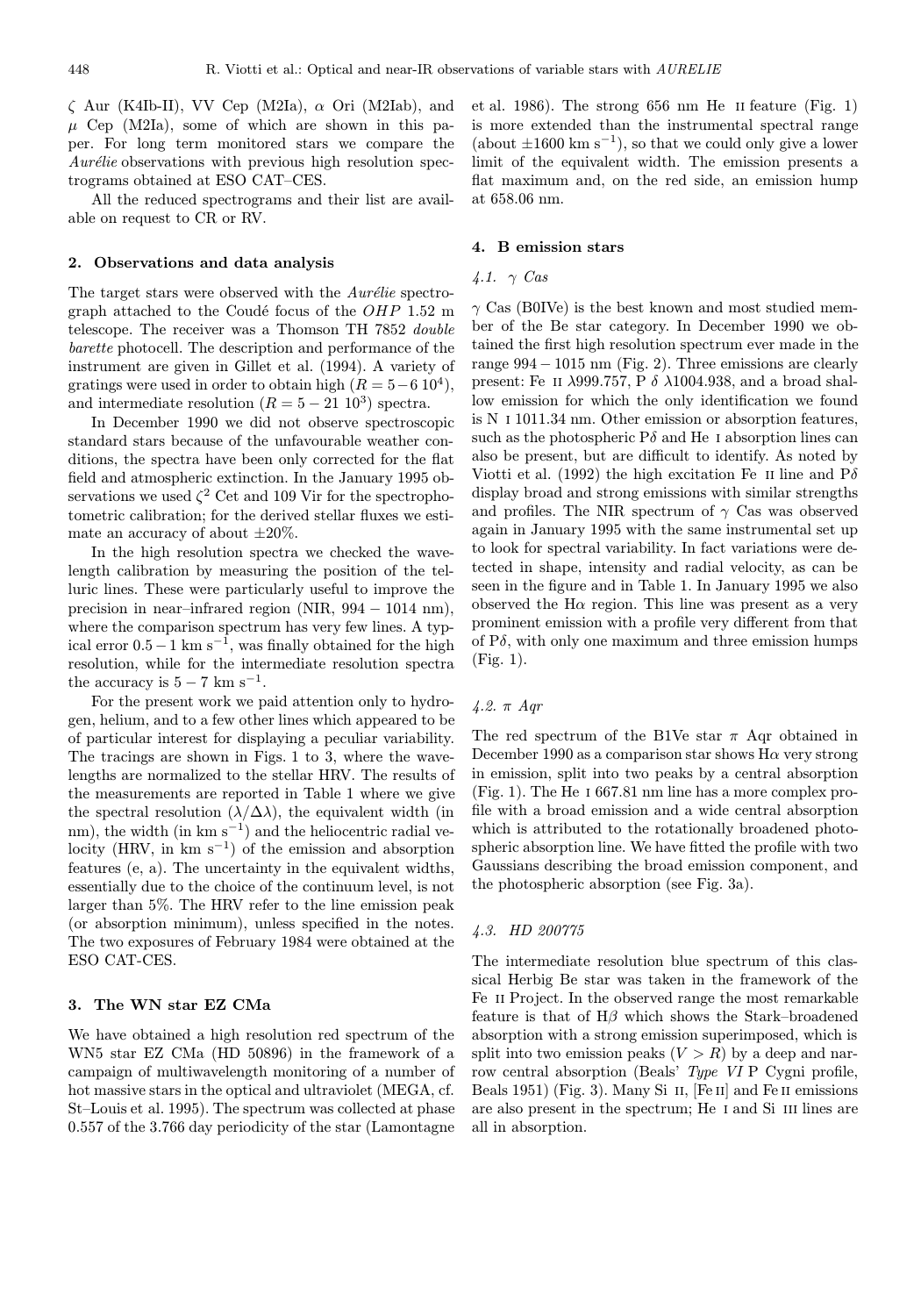Table 1. Observing log and data for the main lines

| star                         | date            | range <sup>1</sup> | resolution | line               | ${W_{\rm eq}}^2$ | $\rm width^3$    | e/a          | <b>HRV</b>       | notes          |
|------------------------------|-----------------|--------------------|------------|--------------------|------------------|------------------|--------------|------------------|----------------|
| $\mathop{\hbox{\rm EZ}}$ CMa | 1995 Jan. 15.94 | $653 - 660$        | 60000      | He II $656\,$      | 640::            |                  | ${\bf e}$    | $+29$            | $\sqrt{4}$     |
| $\gamma$ Cas                 | 1990 Dec. 27    | $996 - 1014$       | 50000      | Fe II 999          | 14.4             | 580z             | ${\bf e}$    | $-127, +134$     |                |
|                              |                 |                    |            | $P\delta$          | 20.3             | 450z             | ${\bf e}$    | $-78, +106$      |                |
|                              |                 |                    |            | N 1 1011           | 4.9:             |                  | $\mathbf e$  | $-34\,$          | 10             |
|                              | 1995 Jan. 13    | $996 - 1014$       | 50000      | Fe II 999          | 20.9             | 580z             | ${\bf e}$    | $-125, +103$     |                |
|                              |                 |                    |            | $P\delta$          | 27.1             | 530z             | ${\bf e}$    | $-87, +89$       |                |
|                              |                 |                    |            | N 1 1011           | 3.2              |                  | $\mathbf e$  | $\boldsymbol{0}$ | 10             |
|                              | 1995 Jan. 13    | $653 - 660$        | 60000      | $H\alpha$          | 326.8            |                  | ${\bf e}$    | $+52$            |                |
|                              |                 |                    |            |                    |                  |                  | ${\bf e}$    | $-95, -15, +123$ | 5              |
| $\pi$ Aqr                    | 1990 Dec. 27    | $653 - 673$        | 21000      | $H\alpha$          | 179.3            | 750z             | ${\bf e}$    | $-79, +154$      |                |
|                              |                 |                    |            |                    |                  |                  | $\mathbf{a}$ | $+49:$           |                |
|                              |                 |                    |            | He I 667           | 20               | 500 <sub>h</sub> | ${\bf e}$    | $+48$            |                |
|                              |                 |                    |            |                    | 15               | $323\mathrm{h}$  | $\mathbf{a}$ | $+53$            |                |
| HD 200775                    | 1995 Jan. 15    | $445 - 491$        | 10000      | $H\beta$           |                  |                  | ${\bf e}$    | $-67, +125$      |                |
|                              |                 |                    |            |                    |                  |                  | $\mathbf{a}$ | $+26$            |                |
| $\beta$ CMi                  | 1990 Dec. 27    | $996 - 1014$       | 50000      | $P\delta$          |                  |                  | $\rm{a}$     | $+106$           |                |
| $\beta$ Ori                  | 1984 Feb. 4     | $653 - 660$        | 50000      | $H\alpha$          | 3.0              | 77h              | ${\bf e}$    | $+110$           | 6, ESO         |
|                              |                 |                    |            |                    | 5.7              | 144h             | $\mathbf{a}$ | $+27$            | 7              |
|                              |                 |                    |            | C $1657.8$         | 2.2              |                  | $\rm{a}$     | $+61\,$          |                |
|                              |                 |                    |            | $\rm C$ ı $658.3$  | 1.6              |                  | $\rm{a}$     | $+61$            |                |
|                              | 1990 Dec. 28    | $996 - 1014$       | 50000      | Fe II 999          | 0.8              | 54h              | ${\bf e}$    | $+29$            |                |
|                              |                 |                    |            | $\mathrm{P}\delta$ | 24               |                  | $\rm{a}$     | $+30\,$          |                |
| HR 8752                      | 1995 Jan. 13    | $653 - 660$        | 60000      | $H\alpha$          |                  |                  | ${\bf e}$    | $-219, -83$      |                |
|                              |                 |                    |            |                    |                  |                  | ${\bf e}$    | $-16, +29$       |                |
|                              |                 |                    |            |                    |                  |                  | ${\bf e}$    | $-137$           | 5              |
|                              |                 |                    |            |                    |                  |                  | $\rm{a}$     | $-181, -69, +8$  |                |
|                              |                 |                    |            | $[N$ II] 654.8     | 1.3:             |                  | ${\bf e}$    | $-48:$           | 4, 10          |
|                              |                 |                    |            | $[N \; II] 658.4$  | 3.4              | 110z             | ${\bf e}$    | $-49$            | 4, 10          |
| AG Dra                       | 1990 Dec. 27    | $653 - 673$        | 21000      | $H\alpha$          |                  |                  | ${\bf e}$    | $-260$           | 5              |
|                              |                 |                    |            |                    | 191.4            | 810z             | $\mathbf{e}$ | $-147$           | 10             |
|                              |                 |                    |            |                    |                  |                  | $\mathbf e$  | $-108$           |                |
|                              |                 |                    |            | He I 667           | 6.0              |                  | ${\bf e}$    | $-148$           |                |
|                              | 1995 Jan. 16    | $653 - 660$        | 60000      | $H\alpha$          |                  |                  | ${\bf e}$    | $-201$           | $\overline{5}$ |
|                              |                 |                    |            |                    | 1085.0           | 1600z            | ${\bf e}$    | $-152$           | 10             |
|                              |                 |                    |            |                    |                  |                  | ${\bf e}$    | $-115$           |                |
| R Aqr                        | 1990 Dec. 27    | $653 - 673$        | 21000      | $H\alpha$          | 4.0              |                  | ${\bf e}$    | $+44$            |                |

## 4.4. β CMi

trum of  $\beta$  CMi is compared with that of the A0V star  $\gamma$ UMa taken on the same night.

This B8Ve star (HD 58715) has been observed at high resolution in the NIR. The spectrum which is underexposed because of the bad weather conditions, shows a broad photospheric  $P\delta$  with a central reversal, which in turn is split into two by a central absorption. This last is redshifted with respect to the stellar radial velocity of  $+22~{\rm km~s^{-1}}$  given in the literature. In Fig. 2 the NIR spec-

## 4.5. β Ori

The NIR spectrum of the B8 supergiant  $\beta$  Ori (B8Ia) is shown in Fig. 2. Besides the photospheric absorption lines the spectrum displays a narrow emission at 999.861 nm which is attributed to the high excitation Fe ii 999.757 nm line. The width of this line suggests its formation near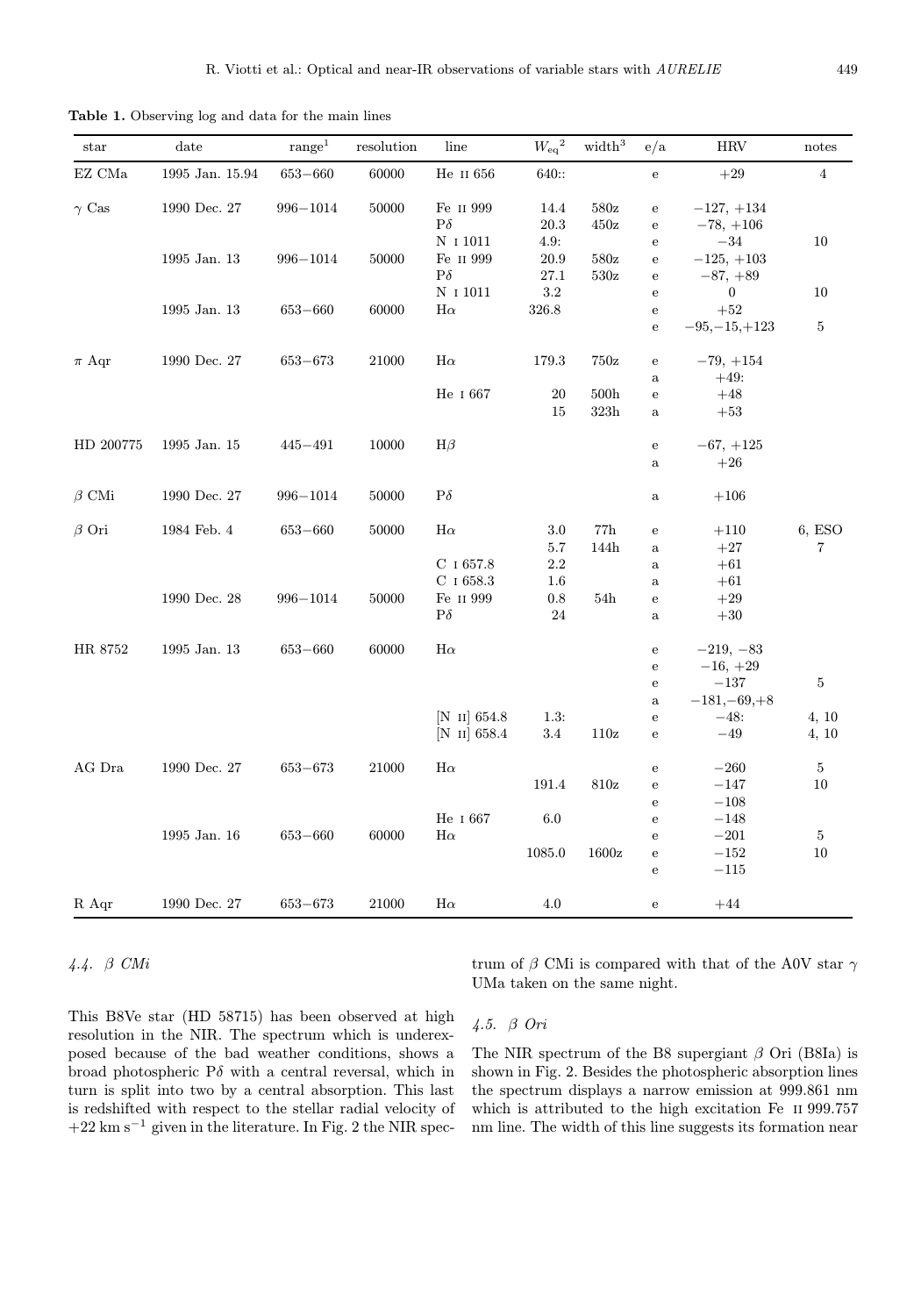Table 1. continued

| $_{\rm star}$ | date               | range <sup>1</sup> | resolution | line                 | ${W_{\rm eq}}^2$   | width <sup>3</sup> | e/a            | <b>HRV</b>                  | notes            |
|---------------|--------------------|--------------------|------------|----------------------|--------------------|--------------------|----------------|-----------------------------|------------------|
| CH Cyg        | $1990$ Dec. $28\,$ | $585 - 594$        | 50000      | He I 587             | 1.0:               |                    | $\rm{a}$       | $-10:$                      | $10\,$           |
|               | 1995 Jan. 14       | $570 - 657$        | 5000       | He I 587             | 47                 |                    | ${\bf e}$      | $-62$                       |                  |
|               |                    |                    |            | $Na$ $D$             |                    |                    | ${\bf e}$      | $-10\,$                     | 6                |
|               |                    |                    |            |                      |                    |                    | $\rm{a}$       | $-90\,$                     | 7                |
|               |                    |                    |            | M star               |                    |                    | $\rm{a}$       | $-50\,$                     | 9                |
|               | 1995 Jan. 14.2     | $570 - 657$        | 5000       | $H\alpha$            |                    |                    | $\rm{a}$       | $-900, -570$                | 7                |
|               | 1995 Jan. 16.2     | $653 - 660$        | 60000      | $H\alpha$            | $205.1\,$          |                    | ${\bf e}$      | $-94, -19$                  |                  |
|               |                    |                    |            |                      |                    |                    | ${\bf e}$      | $-204$                      | $\overline{5}$   |
|               |                    |                    |            |                      |                    |                    | $\rm{a}$       | $-860, -600$                | 7                |
|               |                    |                    |            | [N $\text{II}$ ] 658 | $8.6\,$            |                    | ${\bf e}$      | $-82$                       |                  |
|               | 1995 Jan. 14.8     | $445 - 491$        | 10000      | $H\beta$             |                    |                    | ${\bf e}$      | $-145, -98, -7$             |                  |
|               |                    |                    |            |                      |                    |                    | $\rm{a}$       | $-70$                       |                  |
|               |                    |                    |            |                      |                    |                    | ${\bf e}$      | $-406$                      | $\bf 5$          |
|               | 1995 Jan. 15.8     | $445 - 491$        | 10000      | $H\beta$             |                    |                    | $\rm{a}$       | $-1100, -540$<br>$-98, -10$ | 7                |
|               |                    |                    |            |                      |                    |                    | ${\bf e}$      | $-63$                       |                  |
|               |                    |                    |            |                      |                    |                    | a<br>${\bf e}$ | $-206$                      | 5                |
|               |                    |                    |            |                      |                    |                    | $\rm{a}$       | $-600$                      | 7                |
|               | 1995 Jan. 11.8     | $405 - 450$        | 7000       | $H\gamma$            |                    |                    | ${\bf e}$      | $-126, -15$                 |                  |
|               |                    |                    |            |                      |                    |                    | ${\bf e}$      | $-290, -200$                | 5                |
|               |                    |                    |            |                      |                    |                    | $\rm{a}$       | $-70$                       |                  |
|               |                    |                    |            |                      |                    |                    | $\rm{a}$       | $-520$                      | 7                |
|               | 1995 Jan. 12.2     | $405 - 450$        | 7000       | $H\gamma$            |                    |                    | ${\bf e}$      | $-120, -19$                 |                  |
|               |                    |                    |            |                      |                    |                    | ${\bf e}$      | $-290, -210$                | 5                |
|               |                    |                    |            |                      |                    |                    | $\rm{a}$       | $-70,$                      |                  |
|               |                    |                    |            |                      |                    |                    | $\rm{a}$       | $-510$                      | 7                |
|               | 1995 Jan. 15.2     | $405 - 450$        | 7000       | $H\gamma$            |                    |                    | ${\bf e}$      | $-154, -16$                 |                  |
|               |                    |                    |            |                      |                    |                    | ${\bf e}$      | $-287$                      | 5                |
|               |                    |                    |            |                      |                    |                    | $\rm{a}$       | $-70,$                      |                  |
|               |                    |                    |            |                      |                    |                    | $\rm{a}$       | $-600$                      | 7                |
|               | 1995 Jan. 11.8     | $405 - 450$        | 7000       | $H\delta$            |                    |                    | ${\bf e}$      | $-245, -126, -10$           |                  |
|               |                    |                    |            |                      |                    |                    | $\rm{a}$       | $-70,$                      |                  |
|               |                    |                    |            |                      |                    |                    | $\rm{a}$       | $-510$                      | 7                |
|               | 1995 Jan. 12.2     | $405 - 450$        | 7000       | $H\delta$            |                    |                    | ${\bf e}$      | $-15$                       |                  |
|               |                    |                    |            |                      |                    |                    | ${\bf e}$      | $-230, -127$                | 5                |
|               |                    |                    |            |                      |                    |                    | $\rm{a}$       | $-480$                      | 7                |
|               | 1995 Jan. 15.2     | $405 - 450$        | 7000       | $H\delta$            |                    |                    | ${\bf e}$      | $-150, -10$                 |                  |
|               |                    |                    |            |                      |                    |                    | $\rm{a}$       | $-70,$                      |                  |
|               |                    |                    |            |                      |                    |                    | a              | $-740, -430$                | 4, 7             |
| KQ Pup        | $1984$ Feb. $3$    | $653 - 660$        | 50000      | $\mathrm{H}\alpha$   | 25.4~ <sup>8</sup> |                    | ${\bf e}$      | $-16, +59$                  | <b>ESO</b>       |
|               |                    |                    |            |                      |                    |                    | $\rm{a}$       | $+14\,$                     |                  |
|               |                    |                    |            | $\mathbf M$ star     |                    |                    | $\rm{a}$       | $+39\,$                     | $\boldsymbol{9}$ |
|               | 1990 Dec. 28       | $996 - 1014$       | 50000      | Fe II 999            | 0.68               | 15h                | ${\bf e}$      | $+25\,$                     | 10               |
|               |                    |                    |            | M star               |                    |                    | $\rm{a}$       | $+34\,$                     | $\boldsymbol{9}$ |
|               | 1995 Jan. 16       | $996 - 1014$       | 50000      | Fe II 999            | $0.62\,$           | 15h                | $\rm e$        | $+18$                       | 10               |
|               |                    |                    |            | $\mathbf M$ star     |                    |                    | $\rm{a}$       | $+23\,$                     | $\boldsymbol{9}$ |
|               |                    | $653 - 660$        | 60000      | $\rm H\alpha$        | $107.8\ ^{8}$      |                    | ${\bf e}$      | $-32, +48$                  |                  |
|               |                    |                    |            |                      |                    |                    | $\rm{a}$       | $+19\,$                     |                  |
|               |                    |                    |            | $\mathbf M$ star     |                    |                    | $\rm{a}$       | $+24\,$                     | 9                |

 $^1$  Spectral range in nm.<br>  $^2$  Equivalent width in  $10^{-2}$  nm.<br>  $^3$ <br> $h$ : FWHM of gaussian fit,  $z$ : FWZI, in  $\rm km~s^{-1}$ .<br>  $^4$  Broad, flat—topped line.<br>  $^5$  Hump in the line profile.<br>  $^6$  Emission component of P Cygn

<sup>10</sup> line barycentre.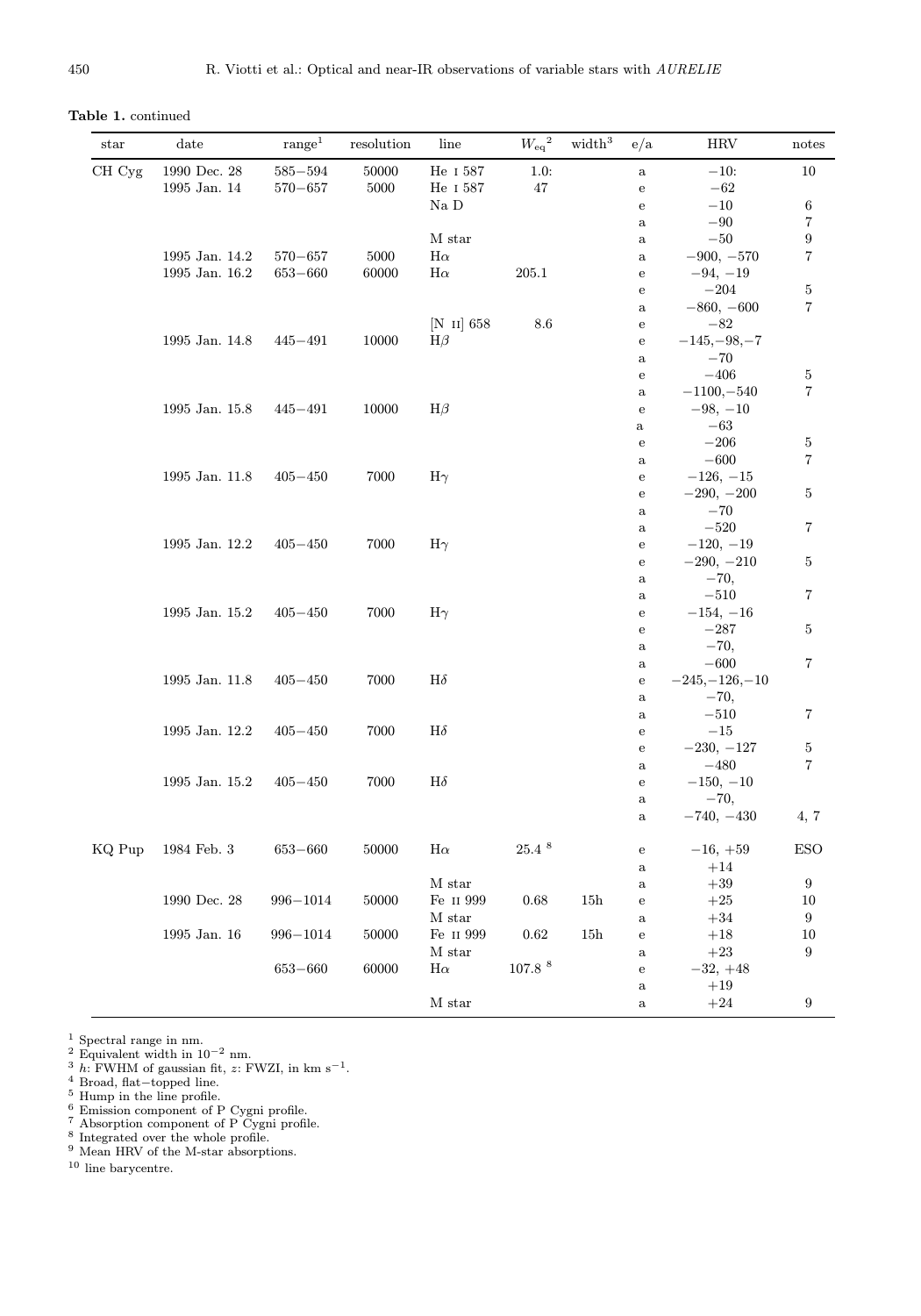

Fig. 1. High resolution observations of the H $\alpha$  region. All the spectra but EZ CMa are normalised to the continuum. The narrowest absorptions are telluric lines. The spectrum of AG Dra is shown during quiescence (December 1990) and in outburst (January 1995). For CH Cyg the lower resolution observation is cut at the beginning of the emission due to saturation. The vertical bars mark a velocity shift of  $-500$  and  $-1000$  km s<sup>-1</sup> with respect to H<sub>α</sub>

the photosphere, probably by fluorescence excitation of the chromospheric  $Ly\alpha$ . The radial velocity is close to the radial velocity of the photospheric  $P\delta$  line.

The H $\alpha$  spectral region of this star was previously observed at ESO with CAT–CES (Fig. 1). At that time H $\alpha$  displayed a P Cygni profile that we fitted with two– Gaussian components. Note that the radial velocity of the absorption component is in agrement with the above value of 1990 P $\delta$  absorption. The two absorptions of C i (2) appear asymmetric, with the red wings more extended than the blue ones.

#### 5. The superluminous star HR 8752

The red high resolution spectrum of HR 8752 was taken on request of the late Professor Jan Smolinski. HR 8752  $(HD 217476, G<sub>0</sub>Ia<sup>+</sup>)$  is the most luminous star of intermediate spectral type in our Galaxy. The star is known for several peculiarities, such as the intense radio emission, and the presence of the red [N II] emission lines, and of  $H\alpha$ emission with complex and variable profile (e.g. Smolinski

et al. 1994; Sheffer & Lambert 1992). The spectrum plotted in Fig. 1 shows two broad flat–topped emissions of the red [N ii] doublet. The edges of the 654.8 nm line are blended with photospheric absorptions making the measurements uncertain. The  $W_{eq}$  of the 658.4 nm is larger than expected from the extrapolation of the long term behaviour during 1976 − 1992 found by Sheffer & Lambert (1992).

The profile of  $H\alpha$  is similar to that of October 1992 (Smolinski et al. 1994, "type A" profile according to their designation), with four emission maxima separated by three narrow absorptions.

#### 6. Symbiotic stars

## 6.1. AG Dra

AG Dra (BD  $+67°$  922) is a yellow symbiotic star which during the last 16 years underwent many different phases of activity, characterized by a luminosity increase of 1−2<sup>m</sup> in the visual, and by dramatic spectroscopic variation.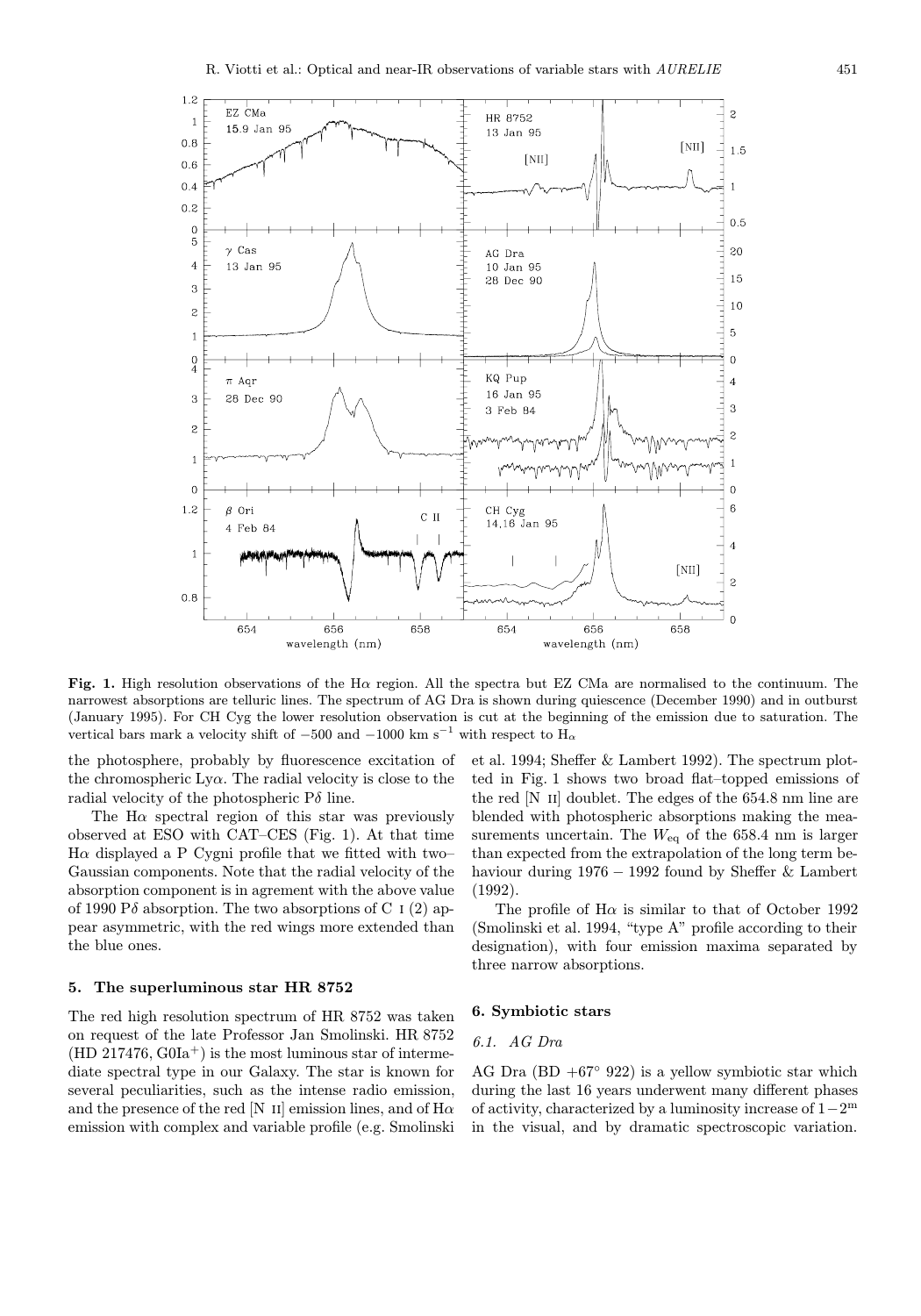

Fig. 2. Aurélie high resolution observations of the near infrared spectrum of different stars. The narrowest absorptions in  $\gamma$  Cas and β Ori are telluric lines. The laboratory wavelengths of Fe II 1.00  $\mu$ m and Pδ is marked. The files are corrected for flat field and atmospheric extinction.  $\gamma$  UMa and  $\beta$  CMi are normalised to the continuum. In the different panels a vertical offset has been applied to the upper spectrogram

The December 1990 observation was made in the framework of the campaign of coordinated IUE and ROSAT observations of symbiotic stars, when the star was in quiescence  $(V = 10.0, \text{ Mattei } 1996)$ . The ROSAT PSPC observations indicate that AG Dra was in a high X–ray state, while the ultraviolet UV spectrum was at minimum (Viotti et al. 1994; Greiner et al. 1997). Our observation was made at spectroscopic phase 7.88 of the U-light curve according to Mikolajewska et al. (1995) ephemeris (Fig. 1). The only emissions present in the observed spectral region are H $\alpha$  and the He i 667.8 line. The first appear asymmetric, with extended wings. The emission peak is red shifted, while the line barycentre at  $0.1 I_{\text{max}}$ , like also the He i 667.8 line, has the same velocity as the K–star absorptions.

Subsequently, we observed AG Dra with lower resolution at Loiano in May 1992. The star was still in quiescence, though slightly brighter than during the previous observing run  $(V = 9.8)$ . H $\alpha$  appeared stronger than in December 1990 with an indication of a double peak structure. In the NIR AG Dra displayed two emission lines of He ii 1012.3 nm and of He i 1083.0 nm, and much weaker  $P\delta$  (Viotti et al. 1994).

In January 1995 AG Dra was observed during the recent outburst phase when it was declining  $(V = 9.6)$  after the first light maximum, and before the secondary light maximum of July 1995. The  $U$ -light curve phase was 10.56. We found  $H\alpha$  emission much stronger than the previous observation, but with the same shift as before with respect to the K spectrum. ROSAT observations indicate that at this epoch the star has nearly recovered its pre– outburst X–ray flux, after the remarkable flux decrease during the optical maximum (Greiner et al. 1997).

## 6.2. R Aqr

The yellow and red spectra of the symbiotic, Mira–type variable R Aqr (HD 222800) were obtained during the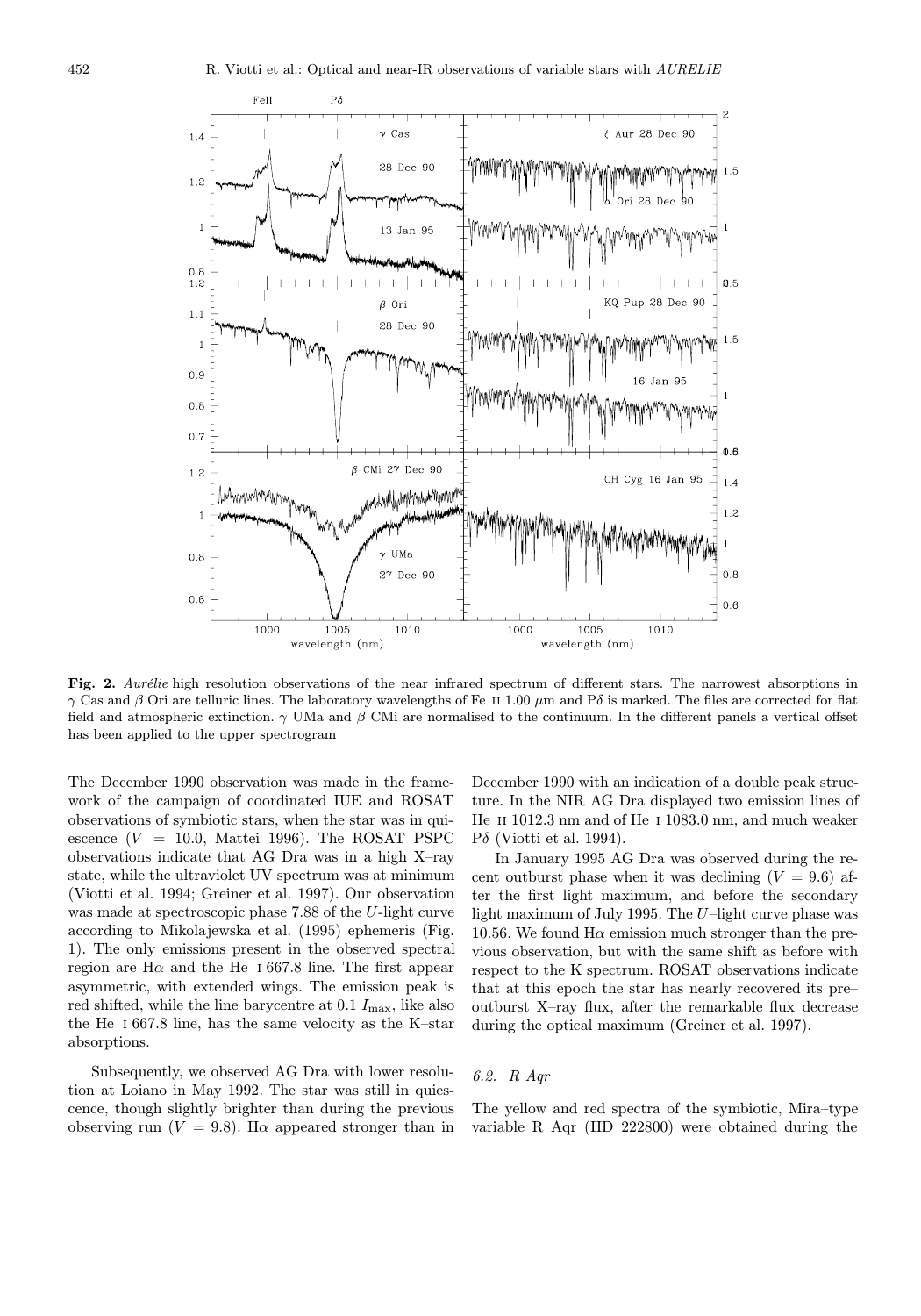

Fig. 3. a) the He I 667.8 nm line in  $\pi$  Aqr. The smooth line is the fit with a two–Gaussian (emission plus absorption) profile. b) The blue spectrum of HD 200775. The weak narrow emissions are all  $Fe<sup>+</sup>$  lines. c) The He I 587.6nm region in CH Cyg. In the lower plot the high resolution spectrum is largely affected by the telluric lines. The laboratory wavelength of the He i and Na I lines is marked. d-f) Profile variation of H $\beta$ , H $\gamma$  and H $\delta$  in CH Cyg in January 1995. Note the large variation of the blue wings of H $\beta$  down to  $\sim$  −2000 km s<sup>−1</sup> from the line centre, while the other spectral lines did not show any change. The vertical bars mark a velocity shift of  $-1000$  and  $-2000$  km s<sup>-1</sup> with respect to the Balmer lines

ROSAT–IUE campaign. The yellow region only shows a great deal of very narrow molecular absorptions of the M star, and a deep and broad Na i D–doublet (see Viotti et al. 1994). In the red spectrum  $H\alpha$  is present as a narrow emission whose intensity and radial velocity are strongly affected by the TiO band. The value of the equivalent width shown in Table 1, refers to the continuum level on the blue side. No other emissions are detectable in this spectrum.

#### 6.3. CH Cyg

CH Cyg (HD 182917) is a late–type symbiotic star (M– type primary) especially known for the recent large photometric variation (from the sixth to the ninth magnitude, e.g. Skopal et al. 1996), and the radio jets. In 1990 ROSAT observations made within the above cited RIASS campaign indicated CH Cyg as a weak X–ray source (about

0.084 count s<sup>−</sup><sup>1</sup>, Viotti et al. 1994). In addition, the IUE ultraviolet spectrum taken on 1990 October 27, was rather faint, and the energy distribution fitted rather well that of the standard A0I star  $\alpha$  Cyg, supporting the hypothesis of the presence of a warm photospheric–like (or shell–type) cocoon envelope.

The high resolution spectrum in the NaD region shown in Fig. 3, was obtained two months later, when the star had nearly the same visual luminosity ( $V = ∼ 8.4$ , Tomov & Yudin 1992). It is noticeable the absence of the molecular absorption lines of the M–stellar component, which normally dominate this spectral region. The only detectable stellar feature is a broad absorption which we attribute to He i 587.56 nm whose profile is strongly contaminated by telluric lines. In May 1992 the He i 587.56 nm line was strong in emission and the M–type absorption spectrum was prominent (Viotti et al. 1994).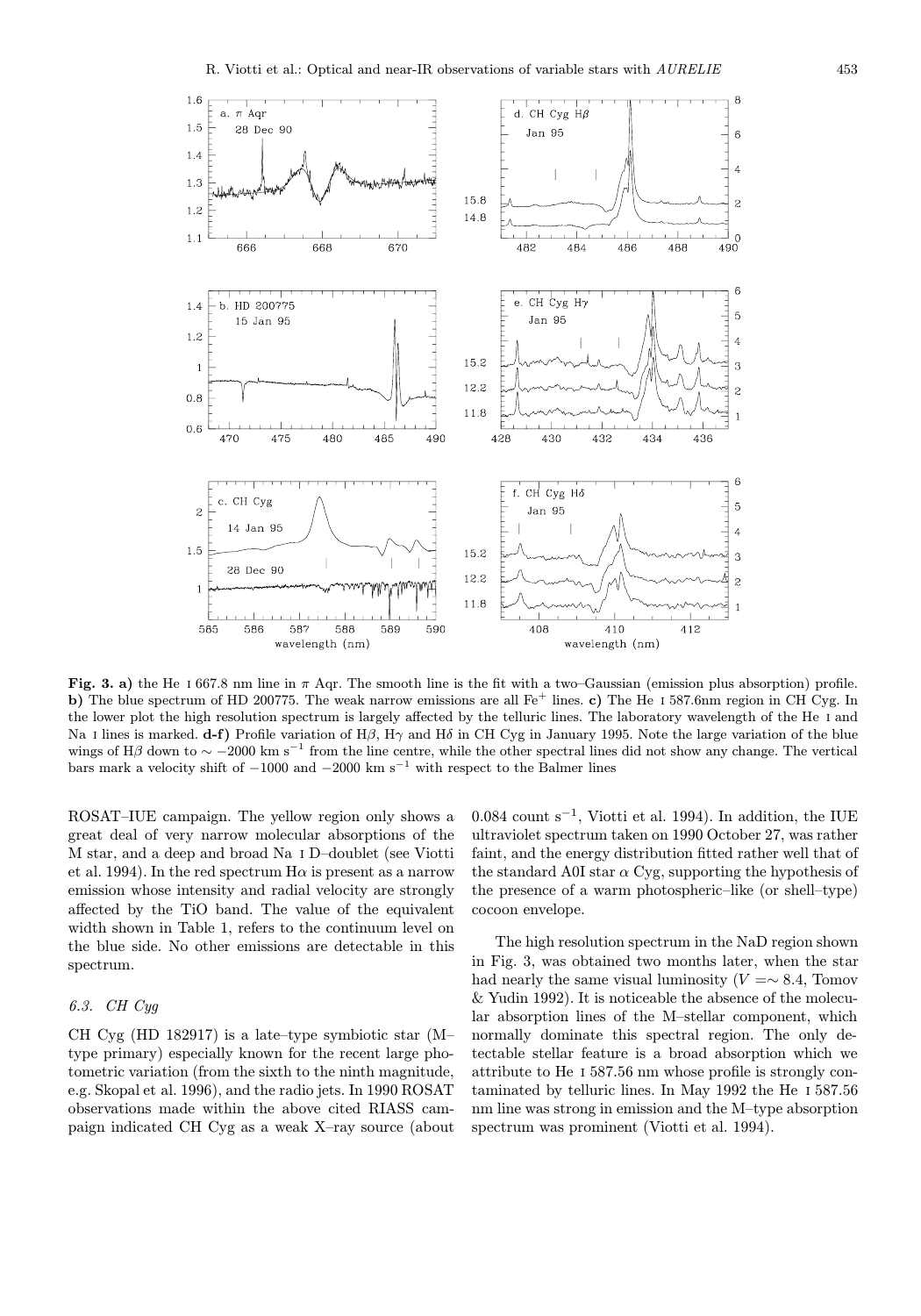We observed again CH Cyg in January 1995 when the star was subject to large photometric variability especially in the Balmer continuum ( $V = 8.3 - 8.9$ ,  $U = 8.1 - 10.0$ , Skopal et al. 1996). Skopal et al. noted variations in the Hα and Hβ profiles between spectrograms taken from many days to a few months apart. Deep changes of the profile of H $\beta$  and He I  $\lambda$ 447.1 were also observed by Iijima (1995) between 1995 February 28.1 and March 1.2. Our spectra show narrow emission lines of ionized metals overimposed to a strong M spectrum and reveal profile variations in the hydrogen and helium lines, on daily and shorter time scale. Figure 3 shows the H $\beta$ , H $\gamma$  and H $\delta$ regions. The Balmer lines have complex P Cygni profiles with prominent emissions split in two by a central minimum whose position remained stable with the same HRV for all the lines in all the exposures. The intensity and position of the red peak of the emission component showed minor variation. Major changes occurred on the blue side where the extended absorptions largely varied from one exposure to another. The  $H\alpha$  region is shown in Fig. 1. In the intermediate resolution spectrum, which ends at 657.5 nm, the emission peak resulted saturated, but the velocities of the absorption components are very close to those of the other Balmer lines. The same agreement has been found in the high resolution spectrum. In the same exposure, on the red side of  $H\alpha$  is present a small emission which we tentatively attribute to  $[N \text{ II}]$   $\lambda$ 658.4.

In the yellow region, He I  $\lambda$ 587.6 is strong in emission like in 1992, and the Na i resonance lines have a P Cygni profile (see Fig. 3). Profile variation similar to those of the hydrogen lines were also noted in the He i lines, but the quantitative measurement is difficult because of the blending with other lines. Contrary to the hydrogen and helium lines, the other emissions remained unchanged in all the exposures in intensity and position with a mean HRV of  $-70 \text{ km s}^{-1}$ .

The NIR high resolution spectrum shows only a great deal of photospheric absorption lines of the M–star. In spite of the high S/N ratio and spectral resolution, no emission is detectable at the expected position of the main symbiotic features. Anyhow, it might be possible that these features are lost because they are too broad and shallow to be detected at our resolution (Fig. 2).

## 7. The VV Cep star KQ Pup

KQ Pup (HD 60414) is a well known long period spectroscopic binary of the VV Cephei type with a M1–2Iab primary and a B0V companion.

We observed the NIR of KQ Pup at high resolution in December 1990 and in January 1995, when the orbital phase  $\Phi$  of the system was 0.69 and 0.84, respectively. Both spectra, reproduced in Fig. 2, present a rich M–type absorption spectrum and the fluorescence Fe II 1.00  $\mu$ m line in emission. The photospheric lines are narrower than in the similar spectral type star  $\alpha$  Ori suggesting a larger surface macroturbulence for the latter. The measurement of the Fe ii emission is difficult because of the line crowding. In order to overcome this effect we used the spectrum of the K4–supergiant  $\zeta$  Aur taken with the same instrumental setup, which appears similar in line depth and especially width to that of KQ Pup. After having scaled all the spectra to the same velocity and normalized them to the continuum, we subtracted  $\zeta$  Aur to KQ Puppis.

The Fe II 1.00  $\mu$ m dereddened line fluxes in the two epochs are of 8.0 and 7.5  $10^{-12}$  erg cm<sup>-2</sup> s<sup>-1</sup>, respectively. These values are about three times larger with respect to the theoretical flux of 2.5  $10^{-12}$  erg cm<sup>-2</sup> s<sup>-1</sup>, computed according to the Self–Absortion–Curve analysis of the Fe ii lines in the 1979 UV spectrum of KQ Pup made by Muratorio et al. (1992). This difference should be accounted for by the anomalous strength of the high excitation Fe ii emission lines as noted by Muratorio et al. (1992). It might also be at least partly due to the gradual increase of the line emission when the KQ Pup system is approaching the periastron (Cowley 1965).

The HRV of the M–component was in both epochs in good agreement with the velocity curve reproduced by Cowley (1965). On the other hand, the behaviour of the Fe II 1.00  $\mu$ m line was similar to that observed in the Fe II emission lines during 1969–1983, i.e. radial velocity systematically more negative than that of the M–star, and smaller amplitude of the radial velocity curve (Rossi et al. 1992).

In 1995 we obtained a high resolution spectrum in the  $H\alpha$  region, which is plotted in Fig. 1 normalised to the continuum and compared with that one of the same resolution taken in 1984 with the ESO CAT–CES ( $\Phi = 0.43$ ). While the M spectrum shows no change, the  $H\alpha$  profile largely varied between the two epochs with an increase of the emission intensity and a shift of the relative positions with respect to the M–spectrum. This last effect is probably due to the strong redshift of the absorption core. In the red wing of the emission a plateau extends to +148 km s<sup>-1</sup> in 1984 and to +132 km s<sup>-1</sup> in 1995; the difference in velocity is the same as for the M spectrum, confirming the hypothesis discussed by Rossi et al. (1992), that the plateau should be attributed to the stellar TiO  $\gamma(0,1)$  band absorption at 656.4 nm. In January 1995 we have also obtained intermediate resolution blue spectra which we compared with the Coudé spectrograms (with nearly the same resolution) described in the Atlas of Altamore et al. (1992). The Balmer lines are weaker than in December 1969 ( $\Phi = 0.90$ ), very similar in shape and strength to those of March 1979 ( $\Phi = 0.24$ ). and stronger than in February 1983 ( $\Phi = 0.39$ ). Similar behaviour was displayed by the other emission lines. The picture arising from these observations, which span almost an entire cycle of the orbital motion, indicates that the emission spectrum of the KQ Pup system faded after the last